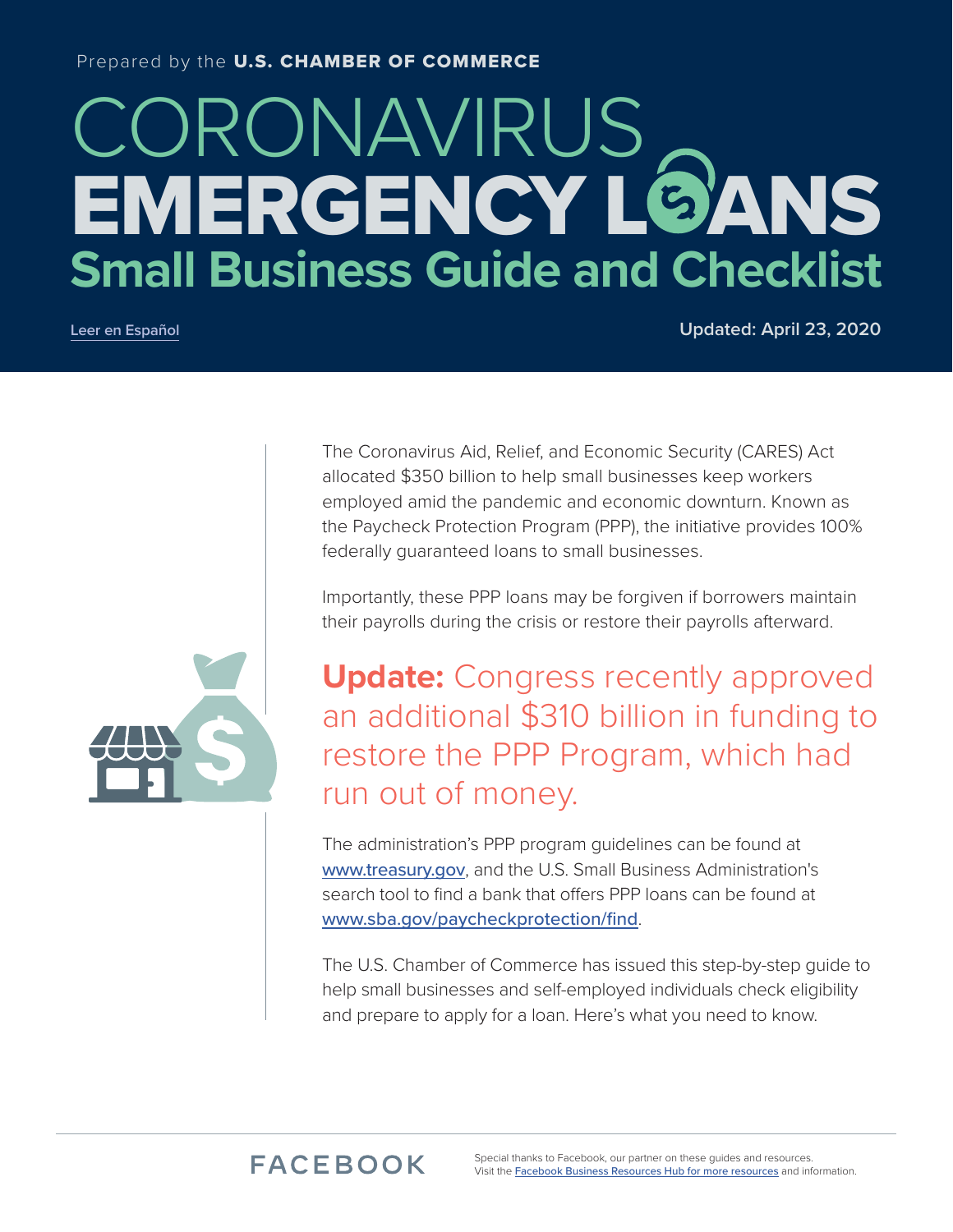## **Am I ELIGIBLE?**

#### You are eligible to apply for a PPP loan if you are:

- A small business with 500 or fewer employees
- Defined as "small" by SBA Size Standard that allows for higher employee threshold or is revenue based; or
- A small business with maximum tangible net worth up to \$15 million and the average net income for full 2 fiscal years prior to application does not exceed \$5 million
- A 501(c)(3) with 500 or fewer employees
- A sole proprietor, independent contractor, or self-employed
- A Tribal business concern that meets the SBA size standard
- A 501(c)(19) Veterans Organization that meets the SBA size standard

#### In addition, some special rules may make you eligible:

- If you are in the accommodation and food services sector (NAICS 72), the 500-employee rule is applied on a per physical location basis
- If you are operating as a franchise or receive financial assistance from an approved Small Business Investment Company the normal affiliation rules do not apply
- Small businesses that have minority shareholders (private equity or venture capital) can still qualify if those shareholders relinquish rights

**1**

## **What will lenders be LOOKING FOR?**

Borrowers will need to complete the PPP Loan Application (which is available **[HERE](https://home.treasury.gov/system/files/136/Paycheck-Protection-Program-Application-3-30-2020-v3.pdf)**) and payroll documentation

#### Lenders will also ask you for a good faith certification that:

- 1. The uncertainty of current economic conditions makes the loan request necessary to support ongoing operations
- 2. The borrower will use the loan proceeds to retain workers and maintain payroll or make mortgage, lease, and utility payments
- 3. Borrower does not have an application pending for a loan duplicative of the purpose and amounts applied for here
- 4. From Feb. 15, 2020 to Dec. 31, 2020, the borrower has not received a loan duplicative of the purpose and amounts applied for here (Note: There is an opportunity to fold **[SBA Disaster Loans](http://uschamber.com/eidl)** into a PPP loan)

If you are an independent contractor, sole proprietor, or self-employed individual, lenders will also be looking for certain documents (final requirements will be announced by the government) such as payroll tax filings, Forms 1099-MISC, and income and expenses from the sole proprietorship.

## **What lenders will NOT LOOK FOR**

- That the borrower sought and was unable to obtain credit elsewhere.
- A personal guarantee is not required for the loan.
- No collateral is required for the loan.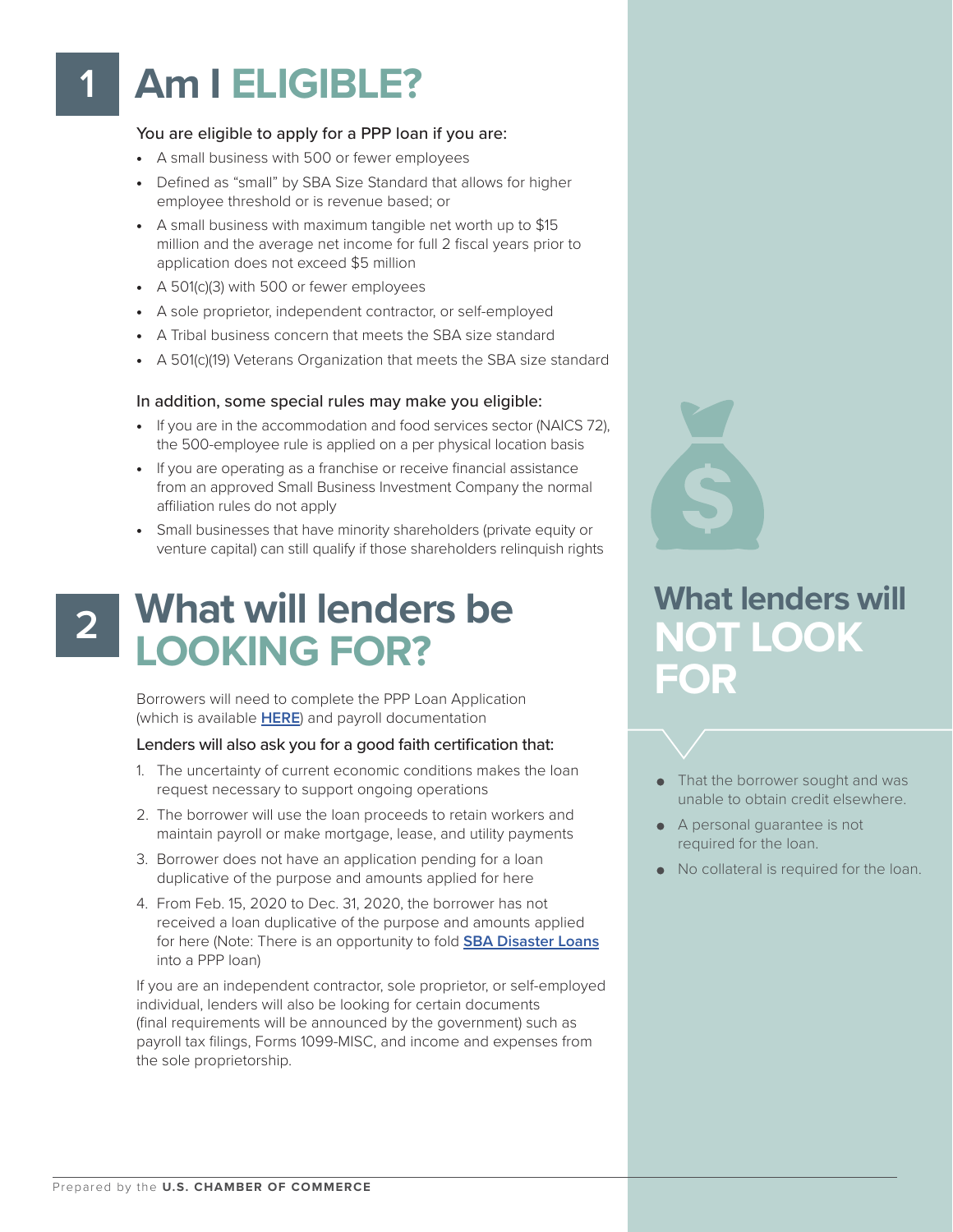## **How much can I BORROW? 3**

Loans can be up to 2.5 x the borrower's average monthly payroll costs, not to exceed **\$10 million**.

## **How do I calculate my average monthly PAYROLL COSTS?**





## **INCLUDED** Payroll Cost:

- **1. For Employers:** The sum of payments of any compensation with respect to employees that is a:
	- salary, wage, commission, or similar compensation;
	- payment of cash tip or equivalent;
	- payment for vacation, parental, family, medical, or sick leave
	- allowance for dismissal or separation
	- payment for group health care and retirement benefits
	- payment of state or local tax assessed on the compensation of the employee
- **2. For Sole Proprietors, Independent Contractors, and Self-Employed Individuals:** The net income not more than \$100,000 in one year

**Borrowers can refinance a [SBA Economic Injury Disaster Loan \(EIDL\)](https://www.uschamber.com/report/guide-sbas-economic-injury-disaster-loans) into a PPP loan:** The EIDL amount is added to the payroll calculation but may not exceed the \$10 million PPP loan.

## **EXCLUDED** Payroll Cost:

- 1. Compensation of an individual employee in excess of an annual salary of \$100,000 (note: employer contributions to healthcare and retirement benefits are not part of amount deemed in excess of \$100,000 annual salary)
- 2. Employer portion of payroll taxes
- 3. Any compensation of an employee whose principal place of residence is outside of the United States
- 4. Qualified sick leave wages for which a credit is allowed under section 7001 of the Families First Coronavirus Response Act (Public Law 116– 5 127); or qualified family leave wages for which a credit is allowed under section 7003 of the Families First Coronavirus Response Act



#### **NON SEASONAL EMPLOYERS:**

## $Maximum loan =$

2.5 X Average total monthly payroll costs incurred during 2019 or one year prior to the loan date

#### *For businesses not operational in 2019:*

2.5 X Average total monthly payroll costs incurred for January and February 2020

#### **SEASONAL EMPLOYERS:**

### $Maximum loan =$

2.5 X Average monthly payroll for an 8-week period between February 15 or March 1, 2019 and June 30, 2019

- **• Payments deferred for six months**
- **1.00% fixed interest rate**
- **Loan is due in two years**